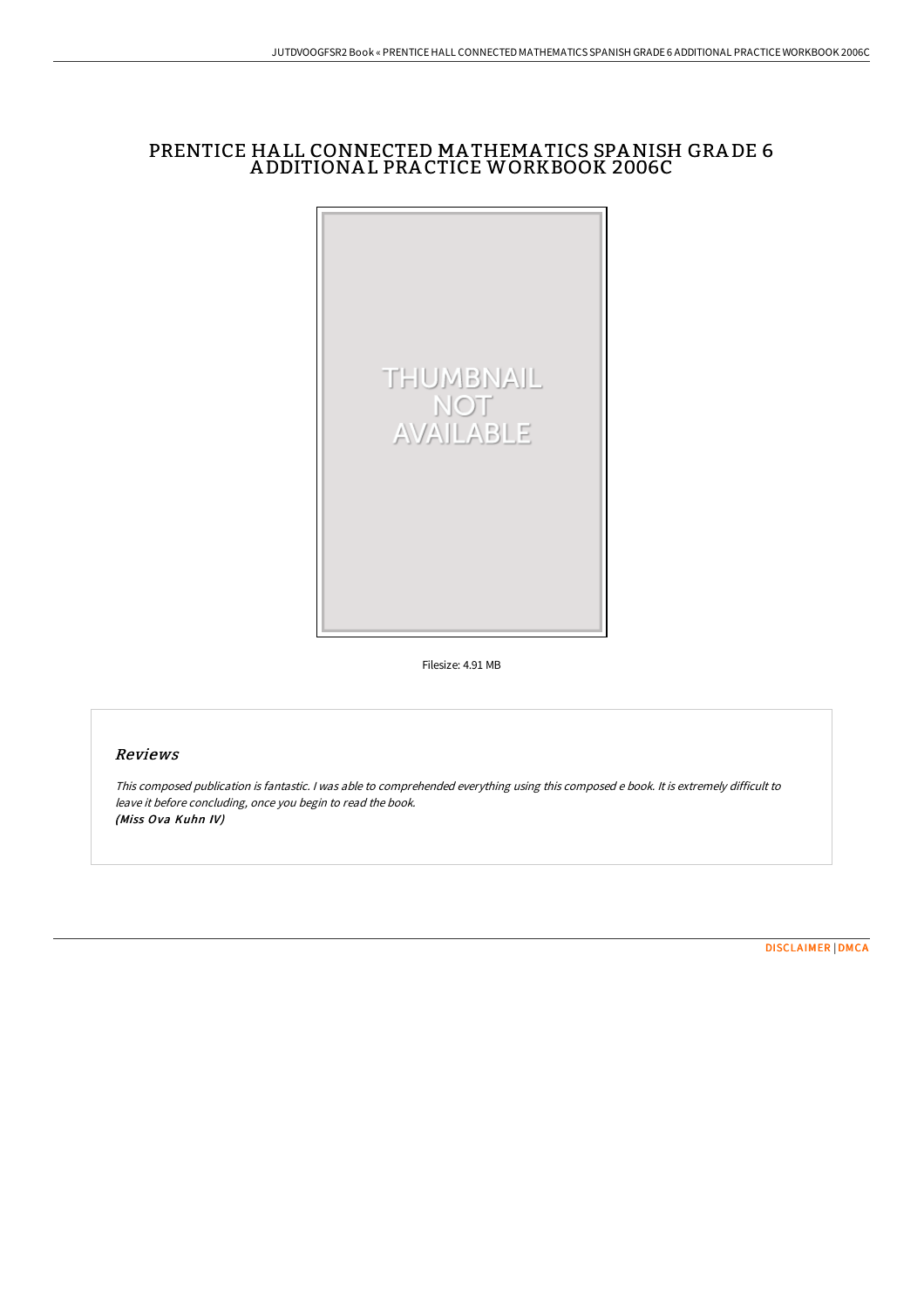# PRENTICE HALL CONNECTED MATHEMATICS SPANISH GRADE 6 ADDITIONAL PRACTICE WORKBOOK 2006C



PRENTICE HALL. PAPERBACK. Book Condition: New. 0131338463 WE HAVE NUMEROUS COPIES. PAPERBACK. Light shelf wear to cover, edges, and corners. School stamp inside front cover.